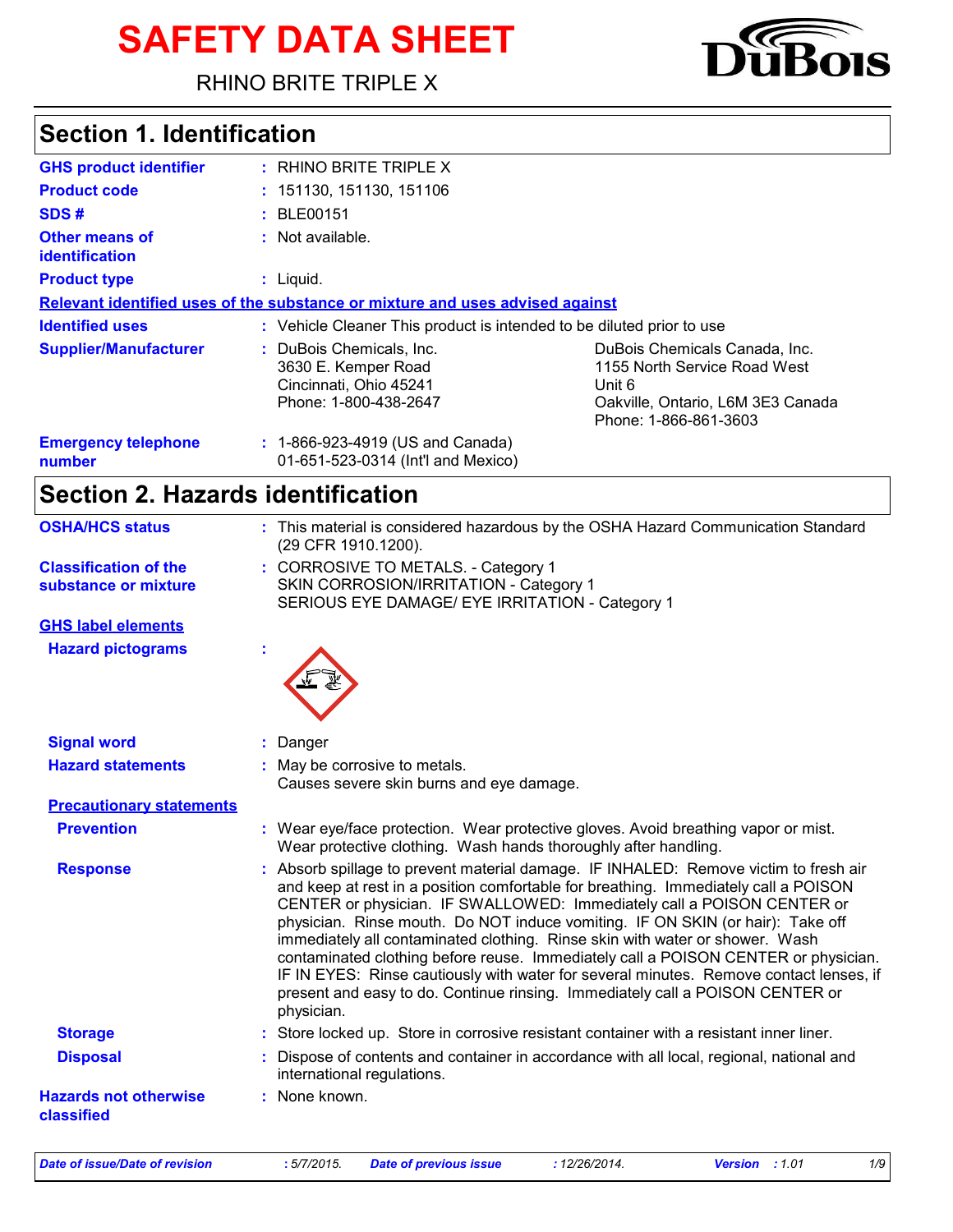# **Section 3. Composition/information on ingredients**

| Ingredient name                            | $\frac{9}{6}$ | <b>CAS number</b> |
|--------------------------------------------|---------------|-------------------|
| sulphuric acid                             | 10 - 20       | 7664-93-9         |
| Benzenesulfonic acid, C10-16-alkyl derivs. | $5 - 10$      | 68584-22-5        |
| phosphoric acid                            | $1 - 5$       | 7664-38-2         |
| hydrofluoric acid                          | $0.1 - 1$     | 7664-39-3         |

Any concentration shown as a range is to protect confidentiality or is due to batch variation.

**There are no additional ingredients present which, within the current knowledge of the supplier and in the concentrations applicable, are classified as hazardous to health or the environment and hence require reporting in this section.**

**Occupational exposure limits, if available, are listed in Section 8.**

### **Section 4. First aid measures**

### **Description of necessary first aid measures**

| <b>Eye contact</b>                    | : Get medical attention immediately. Call a poison center or physician. Immediately flush<br>eyes with plenty of water, occasionally lifting the upper and lower eyelids. Check for and<br>remove any contact lenses. Continue to rinse for at least 10 minutes. Chemical burns<br>must be treated promptly by a physician.                                                                                                                                                                                                                                                                                                                                                                                                                                                                                                                                                         |
|---------------------------------------|-------------------------------------------------------------------------------------------------------------------------------------------------------------------------------------------------------------------------------------------------------------------------------------------------------------------------------------------------------------------------------------------------------------------------------------------------------------------------------------------------------------------------------------------------------------------------------------------------------------------------------------------------------------------------------------------------------------------------------------------------------------------------------------------------------------------------------------------------------------------------------------|
| <b>Inhalation</b>                     | : Get medical attention immediately. Call a poison center or physician. Remove victim to<br>fresh air and keep at rest in a position comfortable for breathing. If it is suspected that<br>fumes are still present, the rescuer should wear an appropriate mask or self-contained<br>breathing apparatus. If not breathing, if breathing is irregular or if respiratory arrest<br>occurs, provide artificial respiration or oxygen by trained personnel. It may be<br>dangerous to the person providing aid to give mouth-to-mouth resuscitation. If<br>unconscious, place in recovery position and get medical attention immediately. Maintain<br>an open airway. Loosen tight clothing such as a collar, tie, belt or waistband.                                                                                                                                                  |
| <b>Skin contact</b>                   | : Get medical attention immediately. Call a poison center or physician. Wash<br>contaminated skin with soap and water. Remove contaminated clothing and shoes.<br>Wash contaminated clothing thoroughly with water before removing it, or wear gloves.<br>Continue to rinse for at least 10 minutes. Chemical burns must be treated promptly by a<br>physician. Wash clothing before reuse. Clean shoes thoroughly before reuse.                                                                                                                                                                                                                                                                                                                                                                                                                                                    |
| <b>Ingestion</b>                      | : Get medical attention immediately. Call a poison center or physician. Wash out mouth<br>with water. Remove dentures if any. Remove victim to fresh air and keep at rest in a<br>position comfortable for breathing. If material has been swallowed and the exposed<br>person is conscious, give small quantities of water to drink. Stop if the exposed person<br>feels sick as vomiting may be dangerous. Do not induce vomiting unless directed to do<br>so by medical personnel. If vomiting occurs, the head should be kept low so that vomit<br>does not enter the lungs. Chemical burns must be treated promptly by a physician.<br>Never give anything by mouth to an unconscious person. If unconscious, place in<br>recovery position and get medical attention immediately. Maintain an open airway.<br>Loosen tight clothing such as a collar, tie, belt or waistband. |
|                                       | Most important symptoms/effects, acute and delayed                                                                                                                                                                                                                                                                                                                                                                                                                                                                                                                                                                                                                                                                                                                                                                                                                                  |
| <b>Potential acute health effects</b> |                                                                                                                                                                                                                                                                                                                                                                                                                                                                                                                                                                                                                                                                                                                                                                                                                                                                                     |
| <b>Eye contact</b>                    | : Causes serious eye damage.                                                                                                                                                                                                                                                                                                                                                                                                                                                                                                                                                                                                                                                                                                                                                                                                                                                        |
| <b>Inhalation</b>                     | : May give off gas, vapor or dust that is very irritating or corrosive to the respiratory<br>system.                                                                                                                                                                                                                                                                                                                                                                                                                                                                                                                                                                                                                                                                                                                                                                                |
| <b>Skin contact</b>                   | : Causes severe burns.                                                                                                                                                                                                                                                                                                                                                                                                                                                                                                                                                                                                                                                                                                                                                                                                                                                              |
| <b>Ingestion</b>                      | : May cause burns to mouth, throat and stomach.                                                                                                                                                                                                                                                                                                                                                                                                                                                                                                                                                                                                                                                                                                                                                                                                                                     |
| <b>Over-exposure signs/symptoms</b>   |                                                                                                                                                                                                                                                                                                                                                                                                                                                                                                                                                                                                                                                                                                                                                                                                                                                                                     |
| <b>Eye contact</b>                    | : Adverse symptoms may include the following:<br>pain<br>watering<br>redness                                                                                                                                                                                                                                                                                                                                                                                                                                                                                                                                                                                                                                                                                                                                                                                                        |
| Date of issue/Date of revision        | :5/7/2015.<br><b>Date of previous issue</b><br>: 12/26/2014.<br><b>Version</b><br>:1.01<br>2/9                                                                                                                                                                                                                                                                                                                                                                                                                                                                                                                                                                                                                                                                                                                                                                                      |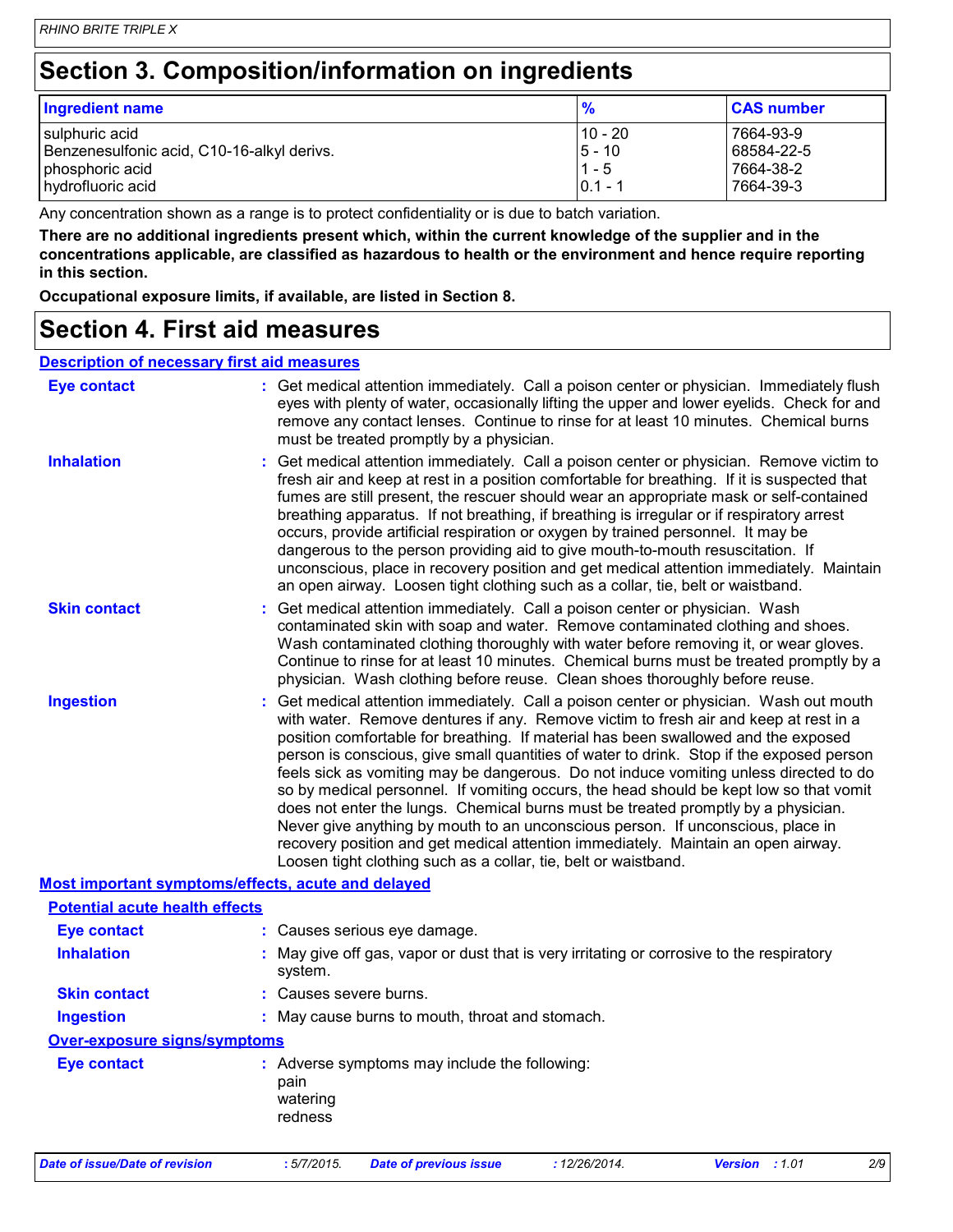### **Section 4. First aid measures**

| <b>Inhalation</b>                          | : No specific data.                                                                                                            |
|--------------------------------------------|--------------------------------------------------------------------------------------------------------------------------------|
| <b>Skin contact</b>                        | : Adverse symptoms may include the following:<br>pain or irritation<br>redness<br>blistering may occur                         |
| <b>Ingestion</b>                           | : Adverse symptoms may include the following:<br>stomach pains                                                                 |
|                                            | <u>Indication of immediate medical attention and special treatment needed, if necessary</u>                                    |
| <b>Notes to physician</b>                  | : Treat symptomatically. Contact poison treatment specialist immediately if large<br>quantities have been ingested or inhaled. |
| <b>Specific treatments</b>                 | : No specific treatment.                                                                                                       |
| See toxicological information (Section 11) |                                                                                                                                |

## **Section 5. Fire-fighting measures**

#### **Hazardous thermal decomposition products Specific hazards arising from the chemical** Decomposition products may include the following materials: **:** carbon dioxide carbon monoxide sulfur oxides phosphorus oxides metal oxide/oxides **:** In a fire or if heated, a pressure increase will occur and the container may burst. Fire-fighters should wear appropriate protective equipment and self-contained breathing **:** apparatus (SCBA) with a full face-piece operated in positive pressure mode. **Special protective equipment for fire-fighters** Use an extinguishing agent suitable for the surrounding fire. **: Extinguishing media :** None known. **Suitable extinguishing media Unsuitable extinguishing media**

### **Section 6. Accidental release measures**

| <b>Personal precautions</b>           | No action shall be taken involving any personal risk or without suitable training.<br>Evacuate surrounding areas. Keep unnecessary and unprotected personnel from<br>entering. Do not touch or walk through spilled material. Do not breathe vapor or mist.<br>Provide adequate ventilation. Wear appropriate respirator when ventilation is<br>inadequate. Put on appropriate personal protective equipment.                                                                                                                                                                                                                                                                                                                                                                                                       |  |  |  |  |
|---------------------------------------|---------------------------------------------------------------------------------------------------------------------------------------------------------------------------------------------------------------------------------------------------------------------------------------------------------------------------------------------------------------------------------------------------------------------------------------------------------------------------------------------------------------------------------------------------------------------------------------------------------------------------------------------------------------------------------------------------------------------------------------------------------------------------------------------------------------------|--|--|--|--|
| <b>Environmental precautions</b>      | : Avoid dispersal of spilled material and runoff and contact with soil, waterways, drains<br>and sewers. Inform the relevant authorities if the product has caused environmental<br>pollution (sewers, waterways, soil or air).                                                                                                                                                                                                                                                                                                                                                                                                                                                                                                                                                                                     |  |  |  |  |
| <b>Methods for cleaning up</b>        |                                                                                                                                                                                                                                                                                                                                                                                                                                                                                                                                                                                                                                                                                                                                                                                                                     |  |  |  |  |
| <b>Small spill</b>                    | : Stop leak if without risk. Move containers from spill area. Dilute with water and mop up<br>if water-soluble. Alternatively, or if water-insoluble, absorb with an inert dry material and<br>place in an appropriate waste disposal container. Absorb spillage to prevent material<br>damage. Dispose of via a licensed waste disposal contractor.                                                                                                                                                                                                                                                                                                                                                                                                                                                                |  |  |  |  |
| <b>Large spill</b>                    | : Stop leak if without risk. Move containers from spill area. Absorb spillage to prevent<br>material damage. Approach release from upwind. Prevent entry into sewers, water<br>courses, basements or confined areas. Wash spillages into an effluent treatment plant<br>or proceed as follows. Contain and collect spillage with non-combustible, absorbent<br>material e.g. sand, earth, vermiculite or diatomaceous earth and place in container for<br>disposal according to local regulations (see Section 13). The spilled material may be<br>neutralized with sodium carbonate, sodium bicarbonate or sodium hydroxide. Dispose<br>of via a licensed waste disposal contractor. Contaminated absorbent material may pose<br>the same hazard as the spilled product. Note: see Section 1 for emergency contact |  |  |  |  |
| <b>Date of issue/Date of revision</b> | 3/9<br>:5/7/2015.<br><b>Date of previous issue</b><br>: 12/26/2014.<br><b>Version</b> : 1.01                                                                                                                                                                                                                                                                                                                                                                                                                                                                                                                                                                                                                                                                                                                        |  |  |  |  |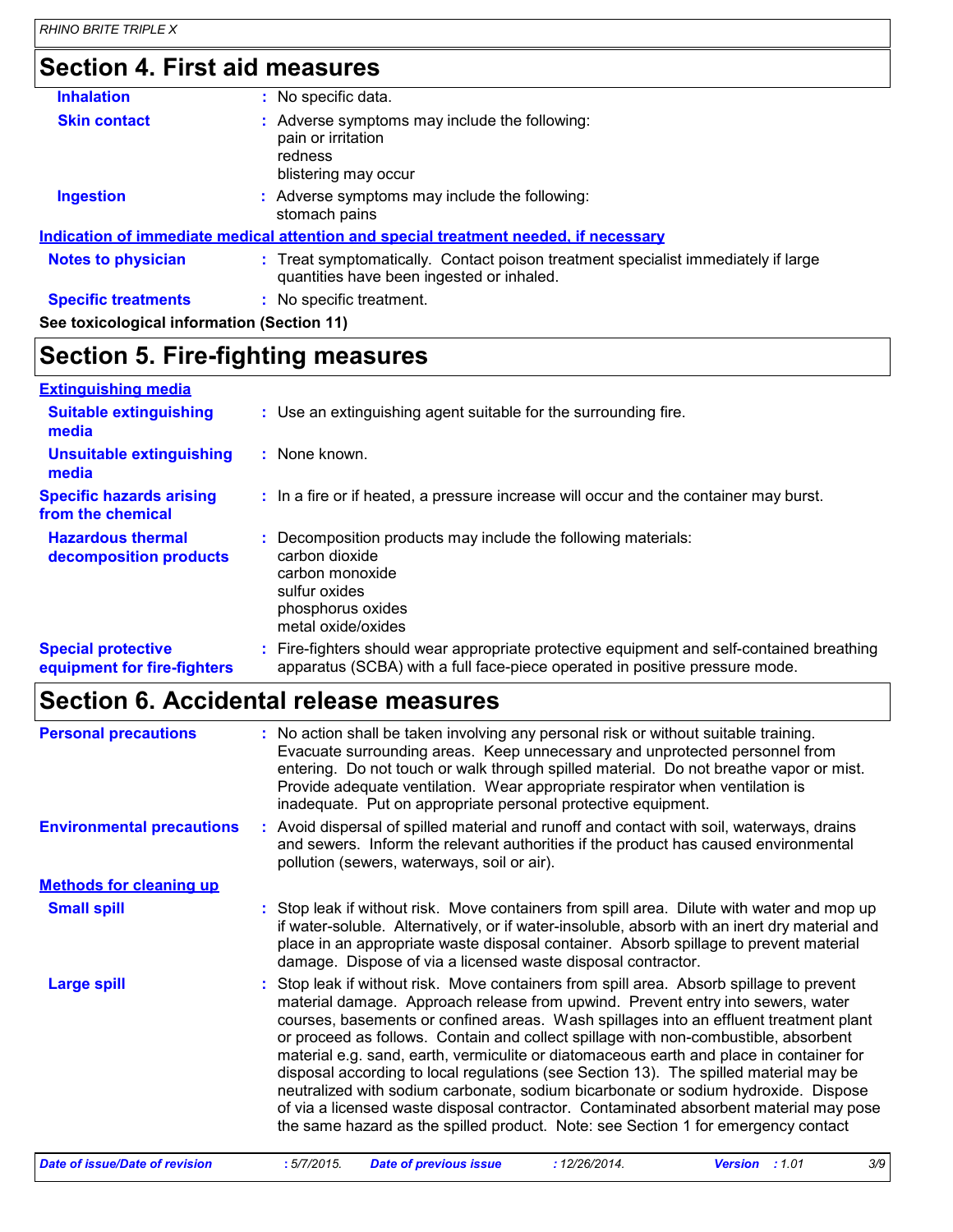### **Section 6. Accidental release measures**

information and Section 13 for waste disposal.

### **Section 7. Handling and storage**

**Handling** entries a metal on appropriate personal protective equipment (see Section 8). Do not get in eyes or and the section 8). By not get in eyes or on skin or clothing. Do not breathe vapor or mist. Do not ingest. If during normal use the material presents a respiratory hazard, use only with adequate ventilation or wear appropriate respirator. Keep in the original container or an approved alternative made from a compatible material, kept tightly closed when not in use. Keep away from alkalis. Empty containers retain product residue and can be hazardous. Do not reuse container. Absorb spillage to prevent material damage.

**Storage** Store in accordance with local regulations. Store in original container protected from direct sunlight in a dry, cool and well-ventilated area, away from incompatible materials (see Section 10) and food and drink. Store in corrosive resistant container with a resistant inner liner. Store locked up. Separate from alkalis. Keep container tightly closed and sealed until ready for use. Containers that have been opened must be carefully resealed and kept upright to prevent leakage. Do not store in unlabeled containers. Use appropriate containment to avoid environmental contamination.

### **Section 8. Exposure controls/personal protection**

#### **Control parameters**

#### **Occupational exposure limits**

| <b>Ingredient name</b>                | CAS#        | <b>ACGIH</b>                                                                                                                                                                                  | <b>OSHA</b>                                                                                                                                                                                                                                                                                                                                     | <b>Mexico</b>                                                                  |  |  |
|---------------------------------------|-------------|-----------------------------------------------------------------------------------------------------------------------------------------------------------------------------------------------|-------------------------------------------------------------------------------------------------------------------------------------------------------------------------------------------------------------------------------------------------------------------------------------------------------------------------------------------------|--------------------------------------------------------------------------------|--|--|
| sulphuric acid                        | 7664-93-9   | TWA: 0.2 mg/m <sup>3</sup> 8<br>hours. Form: Thoracic<br>fraction                                                                                                                             | TWA: 1 mg/m <sup>3</sup> 8 hours.                                                                                                                                                                                                                                                                                                               |                                                                                |  |  |
| Phosphoric acid                       | 7664-38-2   | TWA: 1 mg/m <sup>3</sup> 8 hours.<br>STEL: 3 mg/m <sup>3</sup> 15<br>minutes.                                                                                                                 | TWA: 1 mg/m <sup>3</sup> 8 hours.                                                                                                                                                                                                                                                                                                               | LMPE-PPT: 1 $mg/m^3$ 8<br>hours.<br>LMPE-CT: $3 \text{ mg/m}^3$ 15<br>minutes. |  |  |
| Hydrofluoric acid                     | 7664-39-3   | TWA: $0.5$ ppm, (as F)<br>8 hours.<br>$C: 2$ ppm, $(as F)$                                                                                                                                    | TWA: 3 ppm 8 hours.<br>TWA: $2.5 \text{ mg/m}^3$ , (as F)<br>8 hours.                                                                                                                                                                                                                                                                           | LMPE-Pico: 2.5 mg/m <sup>3</sup><br>LMPE-Pico: 3 ppm                           |  |  |
| <b>Engineering measures</b>           |             |                                                                                                                                                                                               | : If user operations generate dust, fumes, gas, vapor or mist, use process enclosures,<br>local exhaust ventilation or other engineering controls to keep worker exposure to<br>airborne contaminants below any recommended or statutory limits.                                                                                                |                                                                                |  |  |
| <b>Hygiene measures</b>               |             | showers are close to the workstation location.                                                                                                                                                | : Wash hands, forearms and face thoroughly after handling chemical products, before<br>eating, smoking and using the lavatory and at the end of the working period.<br>Appropriate techniques should be used to remove potentially contaminated clothing.<br>Wash contaminated clothing before reusing. Ensure that eyewash stations and safety |                                                                                |  |  |
| <b>Personal protection</b>            |             |                                                                                                                                                                                               |                                                                                                                                                                                                                                                                                                                                                 |                                                                                |  |  |
| <b>Respiratory</b>                    |             | working limits of the selected respirator.                                                                                                                                                    | : If a risk assessment indicates this is necessary, use a properly fitted, air-purifying or<br>airfed respirator complying with an approved standard. Respirator selection must be<br>based on known or anticipated exposure levels, the hazards of the product and the safe                                                                    |                                                                                |  |  |
| <b>Hands</b>                          |             | Chemical-resistant, impervious gloves complying with an approved standard should be<br>worn at all times when handling chemical products if a risk assessment indicates this is<br>necessary. |                                                                                                                                                                                                                                                                                                                                                 |                                                                                |  |  |
| <b>Eyes</b>                           |             | gases or dusts. Recommended: splash goggles                                                                                                                                                   | Safety eyewear complying with an approved standard should be used when a risk<br>assessment indicates this is necessary to avoid exposure to liquid splashes, mists,                                                                                                                                                                            |                                                                                |  |  |
| <b>Date of issue/Date of revision</b> | : 5/7/2015. | <b>Date of previous issue</b>                                                                                                                                                                 | : 12/26/2014.                                                                                                                                                                                                                                                                                                                                   | 4/9<br>Version : 1.01                                                          |  |  |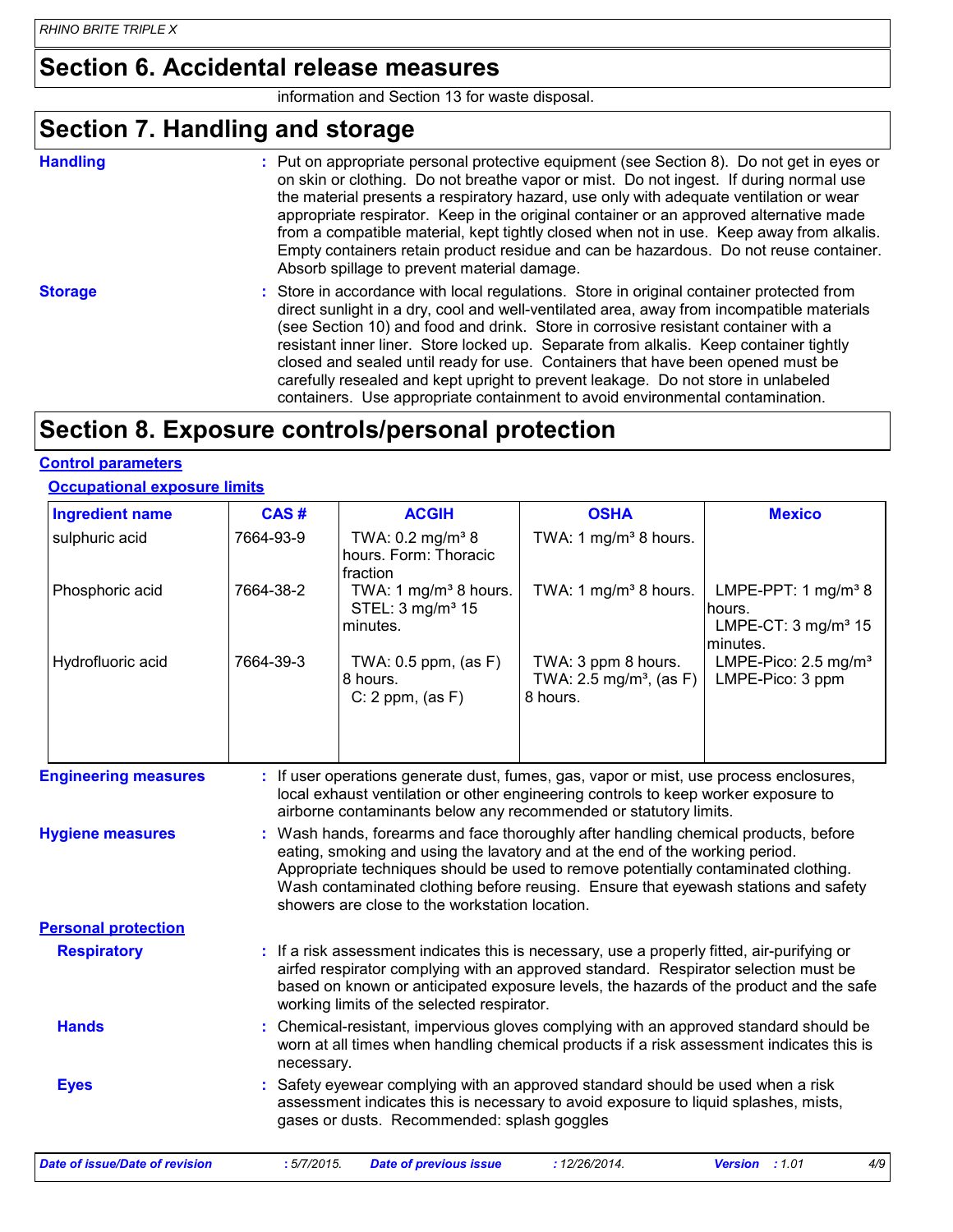# **Section 8. Exposure controls/personal protection**

| <b>Skin</b>                                          | : Personal protective equipment for the body should be selected based on the task being<br>performed and the risks involved and should be approved by a specialist before<br>handling this product.                                                                                                                             |
|------------------------------------------------------|---------------------------------------------------------------------------------------------------------------------------------------------------------------------------------------------------------------------------------------------------------------------------------------------------------------------------------|
| <b>Environmental exposure</b><br><b>controls</b>     | : Emissions from ventilation or work process equipment should be checked to ensure<br>they comply with the requirements of environmental protection legislation. In some<br>cases, fume scrubbers, filters or engineering modifications to the process equipment<br>will be necessary to reduce emissions to acceptable levels. |
| <b>Personal protective</b><br>equipment (Pictograms) |                                                                                                                                                                                                                                                                                                                                 |

# **Section 9. Physical and chemical properties**

| <b>Appearance</b>                                 |                                                                      |
|---------------------------------------------------|----------------------------------------------------------------------|
| <b>Physical state</b>                             | : Liquid. [Aqueous solution]                                         |
| Color                                             | Clear Yellow. [Light]                                                |
| Odor                                              | Acrid. acidic smell Sulfurous.                                       |
| <b>Odor threshold</b>                             | Not available.                                                       |
| pH                                                | $<$ 1                                                                |
| <b>Melting point</b>                              | Not available.                                                       |
| <b>Boiling point</b>                              | Not available.                                                       |
| <b>Flash point</b>                                | Closed cup: Not applicable. [Product does not sustain combustion.]   |
| <b>Burning time</b>                               | Not applicable.                                                      |
| <b>Burning rate</b>                               | Not applicable.                                                      |
| <b>Evaporation rate</b>                           | Not available.                                                       |
| <b>Flammability (solid, gas)</b>                  | Not available.                                                       |
| Lower and upper explosive<br>(flammable) limits   | Not available.                                                       |
| <b>Vapor pressure</b>                             | : Not available.                                                     |
| <b>Vapor density</b>                              | Not available.                                                       |
| <b>Relative density</b>                           | 1.14                                                                 |
| <b>Solubility</b>                                 | Easily soluble in the following materials: cold water and hot water. |
| <b>Solubility in water</b>                        | Not available.                                                       |
| <b>Partition coefficient: n-</b><br>octanol/water | : Not available.                                                     |
| <b>Auto-ignition temperature</b>                  | : Not available.                                                     |
| <b>Decomposition temperature</b>                  | Not available.                                                       |
| <b>Viscosity</b>                                  | Not available.                                                       |
| <b>Elemental Phosphorus</b>                       | $: 0.6 \%$                                                           |
| <b>VOC content</b>                                | 1 % [CARB - Consumer products]                                       |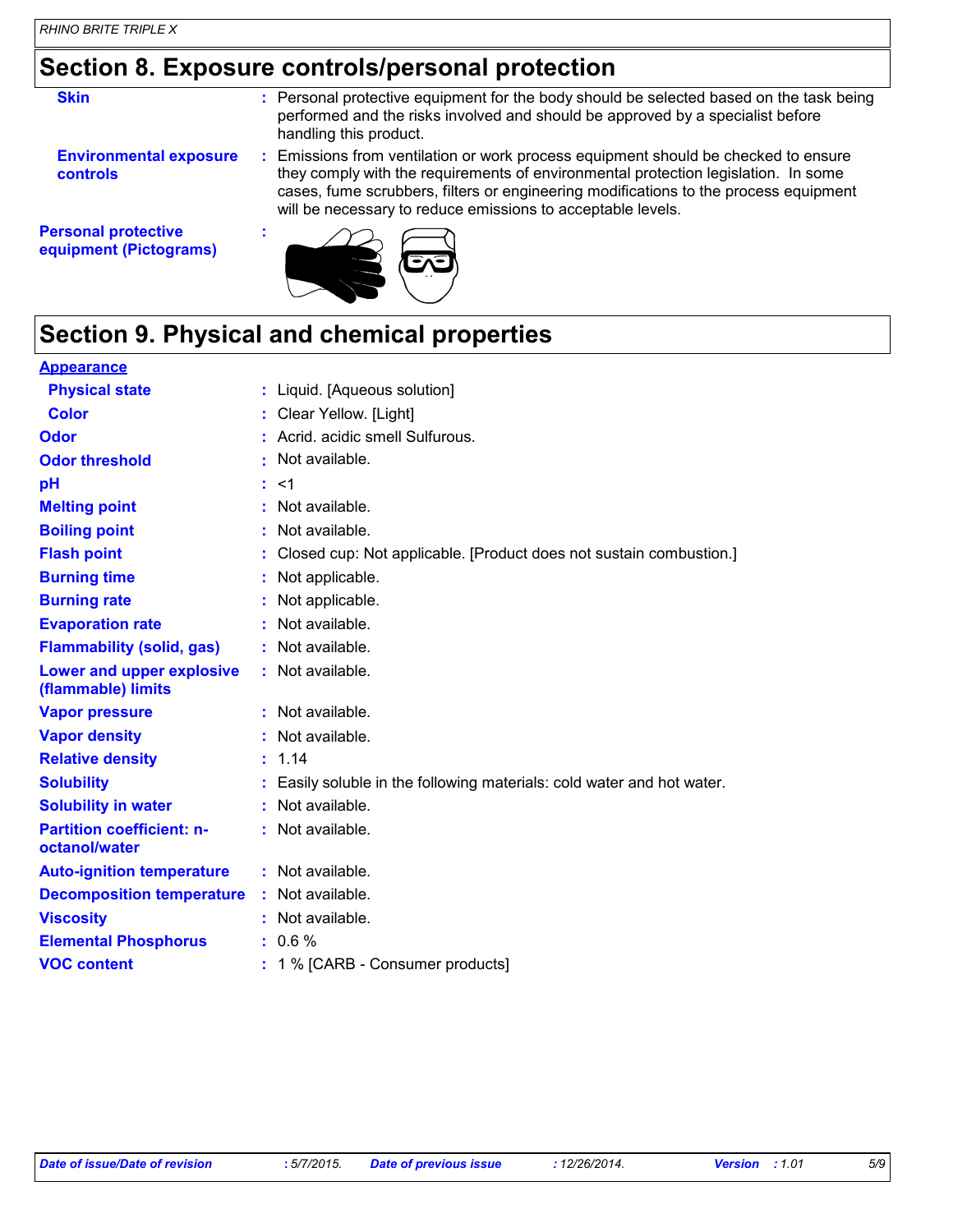# **Section 10. Stability and reactivity**

| <b>Reactivity</b>                                   | : No specific test data related to reactivity available for this product or its ingredients.                                                                                                                                                                                                                                                                                                                                                                                                                                                                                                                                  |
|-----------------------------------------------------|-------------------------------------------------------------------------------------------------------------------------------------------------------------------------------------------------------------------------------------------------------------------------------------------------------------------------------------------------------------------------------------------------------------------------------------------------------------------------------------------------------------------------------------------------------------------------------------------------------------------------------|
| <b>Chemical stability</b>                           | : The product is stable.                                                                                                                                                                                                                                                                                                                                                                                                                                                                                                                                                                                                      |
| <b>Possibility of hazardous</b><br><b>reactions</b> | : Under normal conditions of storage and use, hazardous reactions will not occur.                                                                                                                                                                                                                                                                                                                                                                                                                                                                                                                                             |
| <b>Conditions to avoid</b>                          | : No specific data.                                                                                                                                                                                                                                                                                                                                                                                                                                                                                                                                                                                                           |
| <b>Incompatible materials</b>                       | : Not available.                                                                                                                                                                                                                                                                                                                                                                                                                                                                                                                                                                                                              |
| <b>Hazardous decomposition</b><br>products          | : Under normal conditions of storage and use, hazardous decomposition products should<br>not be produced.                                                                                                                                                                                                                                                                                                                                                                                                                                                                                                                     |
| <b>Storage</b>                                      | : Store in accordance with local regulations. Store in original container protected from<br>direct sunlight in a dry, cool and well-ventilated area, away from incompatible materials<br>(see Section 10) and food and drink. Store in corrosive resistant container with a<br>resistant inner liner. Store locked up. Separate from alkalis. Keep container tightly<br>closed and sealed until ready for use. Containers that have been opened must be<br>carefully resealed and kept upright to prevent leakage. Do not store in unlabeled<br>containers. Use appropriate containment to avoid environmental contamination. |

# **Section 11. Toxicological information**

### **Information on toxicological effects**

### **Carcinogenicity**

| <b>Product/ingredient name</b>                                                           | <b>ACGIH</b>                                          | <b>IARC</b>                                     | <b>EPA</b> | <b>NIOSH</b>  | <b>NTP</b>                                                                                | <b>OSHA</b> |
|------------------------------------------------------------------------------------------|-------------------------------------------------------|-------------------------------------------------|------------|---------------|-------------------------------------------------------------------------------------------|-------------|
| sulphuric acid                                                                           | A2                                                    | 1                                               |            |               | Known to<br>be a human<br>carcinogen.                                                     |             |
| <b>Information on the likely</b><br>routes of exposure                                   |                                                       | Dermal contact. Eye contact. Inhalation.        |            |               |                                                                                           |             |
| <b>Potential acute health effects</b>                                                    |                                                       |                                                 |            |               |                                                                                           |             |
| <b>Eye contact</b>                                                                       |                                                       | : Causes serious eye damage.                    |            |               |                                                                                           |             |
| <b>Inhalation</b>                                                                        | system.                                               |                                                 |            |               | : May give off gas, vapor or dust that is very irritating or corrosive to the respiratory |             |
| <b>Skin contact</b>                                                                      | : Causes severe burns.                                |                                                 |            |               |                                                                                           |             |
| <b>Ingestion</b>                                                                         |                                                       | : May cause burns to mouth, throat and stomach. |            |               |                                                                                           |             |
| Symptoms related to the physical, chemical and toxicological characteristics             |                                                       |                                                 |            |               |                                                                                           |             |
| <b>Eye contact</b>                                                                       | pain<br>watering<br>redness                           | : Adverse symptoms may include the following:   |            |               |                                                                                           |             |
| <b>Inhalation</b>                                                                        | : No specific data.                                   |                                                 |            |               |                                                                                           |             |
| <b>Skin contact</b>                                                                      | pain or irritation<br>redness<br>blistering may occur | : Adverse symptoms may include the following:   |            |               |                                                                                           |             |
| <b>Ingestion</b>                                                                         | stomach pains                                         | : Adverse symptoms may include the following:   |            |               |                                                                                           |             |
| Delayed and immediate effects and also chronic effects from short and long term exposure |                                                       |                                                 |            |               |                                                                                           |             |
| <b>Short term exposure</b>                                                               |                                                       |                                                 |            |               |                                                                                           |             |
| <b>Potential immediate</b><br>effects                                                    | : Not available.                                      |                                                 |            |               |                                                                                           |             |
| <b>Potential delayed effects</b>                                                         | : Not available.                                      |                                                 |            |               |                                                                                           |             |
| <b>Long term exposure</b>                                                                |                                                       |                                                 |            |               |                                                                                           |             |
| Date of issue/Date of revision                                                           | :5/7/2015.                                            | <b>Date of previous issue</b>                   |            | : 12/26/2014. | Version : 1.01                                                                            | 6/9         |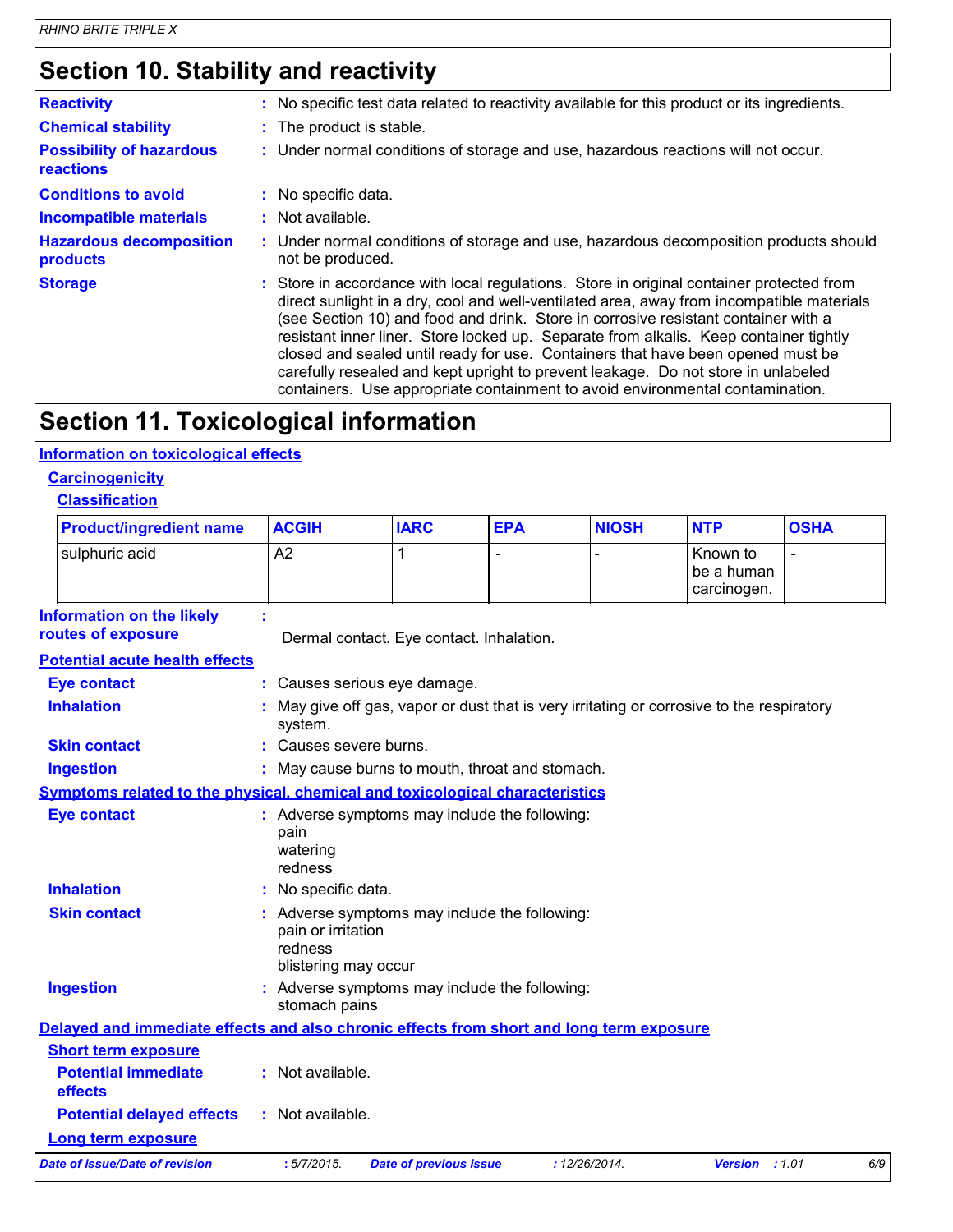# **Section 11. Toxicological information**

|                                                   | ີ                                                   |                  |
|---------------------------------------------------|-----------------------------------------------------|------------------|
| <b>Potential immediate</b><br><b>effects</b>      | : Not available.                                    |                  |
| <b>Potential delayed effects : Not available.</b> |                                                     |                  |
| <b>Potential chronic health effects</b>           |                                                     |                  |
| Not available.                                    |                                                     |                  |
| <b>General</b>                                    | : No known significant effects or critical hazards. |                  |
| <b>Carcinogenicity</b>                            | : No known significant effects or critical hazards. |                  |
| <b>Mutagenicity</b>                               | : No known significant effects or critical hazards. |                  |
| <b>Teratogenicity</b>                             | : No known significant effects or critical hazards. |                  |
| <b>Developmental effects</b>                      | : No known significant effects or critical hazards. |                  |
| <b>Fertility effects</b>                          | : No known significant effects or critical hazards. |                  |
| <b>Numerical measures of toxicity</b>             |                                                     |                  |
| <b>Acute toxicity estimates</b>                   |                                                     |                  |
| <b>Route</b>                                      |                                                     | <b>ATE value</b> |

| <b>Route</b>                          | <b>ATE value</b>                            |
|---------------------------------------|---------------------------------------------|
| Oral<br>Dermal<br>Inhalation (vapors) | 4026.8 mg/kg<br>20206.1 mg/kg<br>111.1 mg/l |
|                                       |                                             |

# **Section 12. Ecological information**

**Ecotoxicity :**

: Not available.

### **Aquatic ecotoxicity**

Not available.

### **Section 13. Disposal considerations**

| <b>Waste disposal</b> |
|-----------------------|
|                       |

**Waste disposal The generation of waste should be avoided or minimized wherever possible. Empty and the system of more continuity of the system of the system of the system of the system of the system of the system of the s** containers or liners may retain some product residues. This material and its container must be disposed of in a safe way. Dispose of surplus and non-recyclable products via a licensed waste disposal contractor. Disposal of this product, solutions and any byproducts should at all times comply with the requirements of environmental protection and waste disposal legislation and any regional local authority requirements. Avoid dispersal of spilled material and runoff and contact with soil, waterways, drains and sewers.

### **RCRA classification :** D002 [corrosive]

**Disposal should be in accordance with applicable regional, national and local laws and regulations.**

**Refer to Section 7: HANDLING AND STORAGE and Section 8: EXPOSURE CONTROLS/PERSONAL PROTECTION for additional handling information and protection of employees.**

# **Section 14. Transport information**

**IATA/IMDG/DOT/TDG: Please refer to the Bill of Lading/receiving documents for up to date shipping information.**

# **Section 15. Regulatory information**

| <b>U.S. Federal regulations</b> |                      | : TSCA 12(b) one-time export: No products were found.                                                                                                                                                     |               |                                                                                             |     |  |  |  |
|---------------------------------|----------------------|-----------------------------------------------------------------------------------------------------------------------------------------------------------------------------------------------------------|---------------|---------------------------------------------------------------------------------------------|-----|--|--|--|
|                                 |                      | TSCA 12(b) annual export notification: No products were found.<br>United States inventory (TSCA 8b): All components are listed or exempted.<br>Clean Water Act (CWA) 311: sulphuric acid; Phosphoric acid |               |                                                                                             |     |  |  |  |
|                                 |                      |                                                                                                                                                                                                           |               |                                                                                             |     |  |  |  |
|                                 |                      |                                                                                                                                                                                                           |               |                                                                                             |     |  |  |  |
|                                 | 1000 lbs. (454 kg);  |                                                                                                                                                                                                           |               | <b>CERCLA:</b> Hazardous substances.: Phosphoric acid: 5000 lbs. (2270 kg); sulphuric acid: |     |  |  |  |
| <b>EPA Registration Number</b>  | Not available.<br>Æ. |                                                                                                                                                                                                           |               |                                                                                             |     |  |  |  |
| Date of issue/Date of revision  | :5/7/2015            | <b>Date of previous issue</b>                                                                                                                                                                             | : 12/26/2014. | <b>Version</b> : 1.01                                                                       | 7/9 |  |  |  |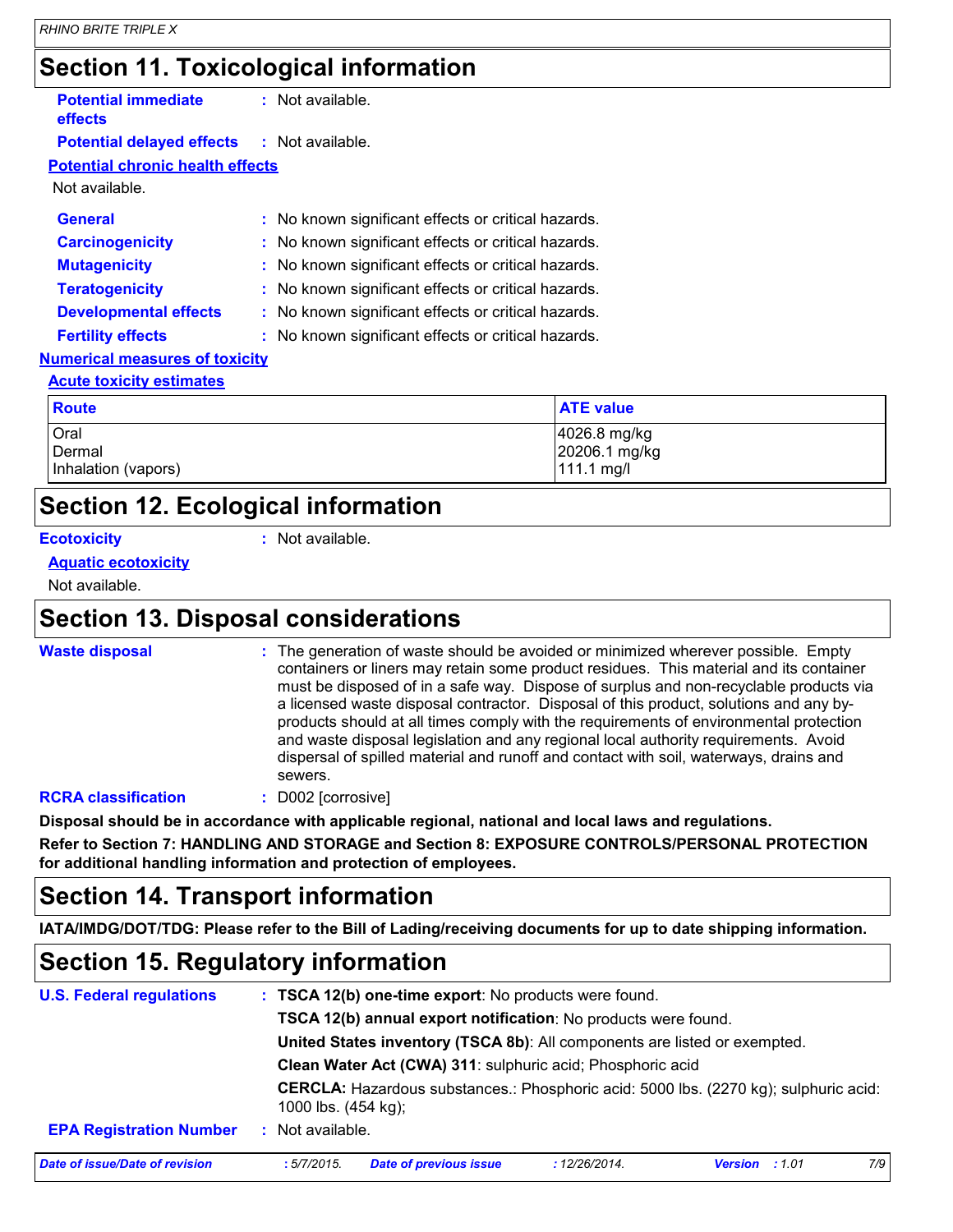# **Section 15. Regulatory information**

| <b>Clean Air Act Section 112</b> | : Not listed |  |
|----------------------------------|--------------|--|
| (b) Hazardous Air                |              |  |
| <b>Pollutants (HAPS)</b>         |              |  |
| <b>DEA List II Chemicals</b>     | : Listed     |  |

**(Essential Chemicals)**

**SARA 302/304**

### **Composition/information on ingredients**

|                                     |                        |                  | <b>SARA 302 TPQ</b> |              | <b>SARA 304 RQ</b> |              |
|-------------------------------------|------------------------|------------------|---------------------|--------------|--------------------|--------------|
| <b>Name</b>                         | $\frac{9}{6}$          | <b>EHS</b> (lbs) |                     | (gallons)    | (lbs)              | (gallons)    |
| sulphuric acid<br>hydrofluoric acid | $10 - 20$<br>$0.1 - 1$ | Yes.<br>Yes.     | 1000<br>100         | 66.3<br>10.4 | 1000<br>100        | 66.3<br>10.4 |

**SARA 304 RQ :** 6613.4 lbs / 3002.5 kg [695.8 gal / 2633.7 L]

### **SARA 311/312**

**Classification :** Immediate (acute) health hazard

#### **SARA 313**

|                              | <b>Product name</b> | <b>CAS number</b> |           |
|------------------------------|---------------------|-------------------|-----------|
| <b>Supplier notification</b> | sulphuric acid      | 7664-93-9         | $10 - 20$ |

SARA 313 notifications must not be detached from the SDS and any copying and redistribution of the SDS shall include copying and redistribution of the notice attached to copies of the SDS subsequently redistributed.

#### **State regulations**

| <b>Massachusetts</b> | : The following components are listed: SULFURIC ACID; PHOSPHORIC ACID                        |
|----------------------|----------------------------------------------------------------------------------------------|
| <b>New York</b>      | : The following components are listed: Sulfuric acid; Phosphoric acid                        |
| <b>New Jersey</b>    | : The following components are listed: SULFURIC ACID; DIHYDROGEN SULFATE;<br>PHOSPHORIC ACID |
| Pennsylvania         | : The following components are listed: SULFURIC ACID; PHOSPHORIC ACID                        |
|                      |                                                                                              |

#### **California Prop. 65**

**WARNING:** This product contains a chemical known to the State of California to cause cancer.

| <b>Ingredient name</b> | <b>Cancer</b> | <b>Reproductive</b> | No significant risk<br>level | <b>Maximum</b><br>acceptable dosage<br><b>level</b> |
|------------------------|---------------|---------------------|------------------------------|-----------------------------------------------------|
| sulphuric acid         | Yes.          | No.                 | No.                          | IN <sub>O</sub>                                     |

#### **Canada**

| <b>Canadian lists</b>            |                                                                                                                                                                                                                                                                                                                                                                                                                                                           |
|----------------------------------|-----------------------------------------------------------------------------------------------------------------------------------------------------------------------------------------------------------------------------------------------------------------------------------------------------------------------------------------------------------------------------------------------------------------------------------------------------------|
| <b>Canadian NPRI</b>             | : The following components are listed: Sulphuric acid; Phosphorus (total)                                                                                                                                                                                                                                                                                                                                                                                 |
| <b>Canada inventory</b>          | : All components are listed or exempted.                                                                                                                                                                                                                                                                                                                                                                                                                  |
| <b>Canadian PCP/DIN Number</b>   | : Not available.                                                                                                                                                                                                                                                                                                                                                                                                                                          |
| <b>International regulations</b> |                                                                                                                                                                                                                                                                                                                                                                                                                                                           |
| <b>International lists</b>       | : Australia inventory (AICS): All components are listed or exempted.<br>China inventory (IECSC): Not determined.<br>Japan inventory: Not determined.<br>Korea inventory: Not determined.<br>Malaysia Inventory (EHS Register): Not determined.<br>New Zealand Inventory of Chemicals (NZIoC): All components are listed or exempted.<br>Philippines inventory (PICCS): All components are listed or exempted.<br>Taiwan inventory (CSNN): Not determined. |